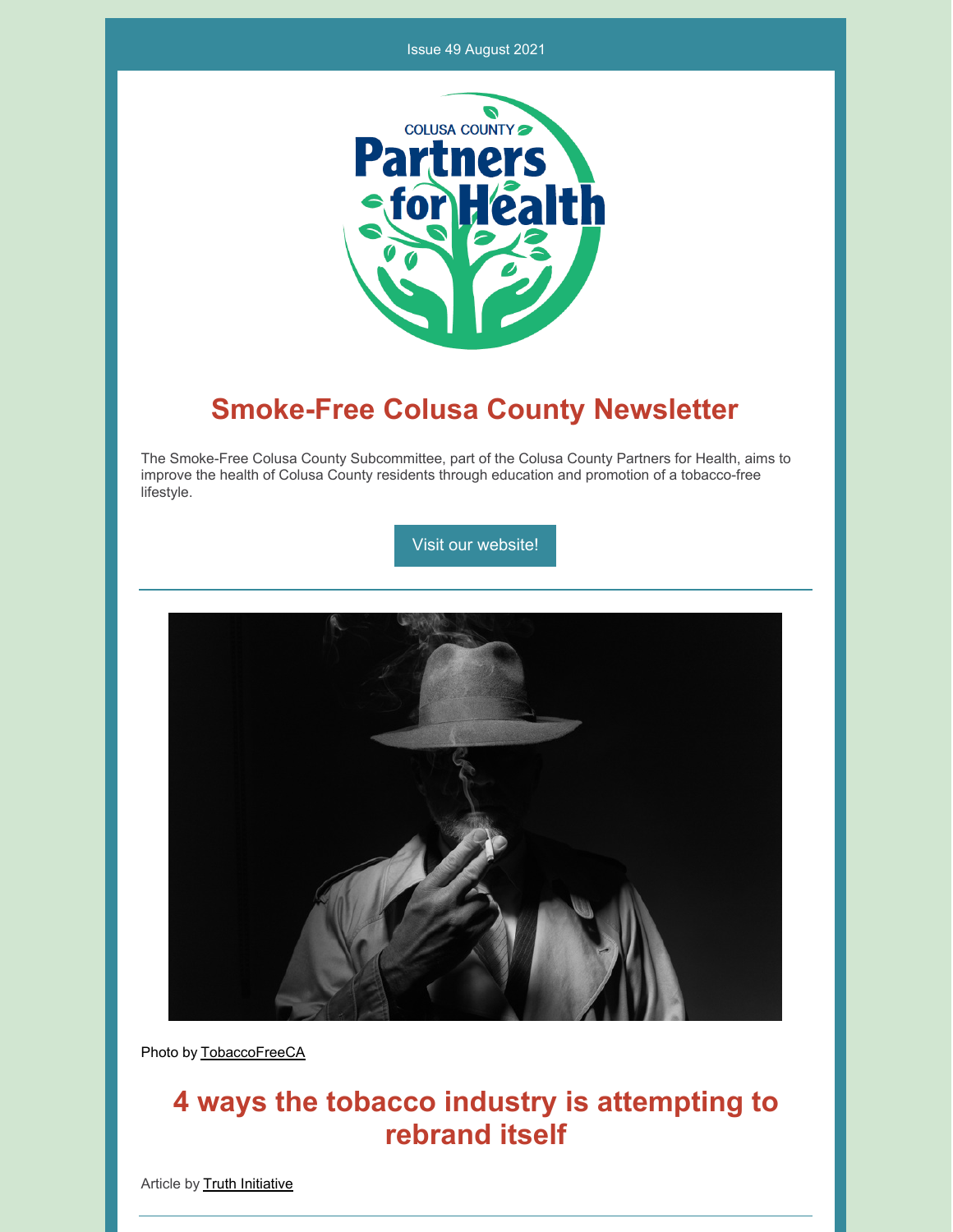As tobacco companies roll out e-cigarettes and other non-combustible products, they are trying to transform their image with claims that they can be part of the "public health solution" to end smoking. The tobacco industry is making these claims while at the same time putting a new generation at risk of nicotine addiction – one in five high school students used [e-cigarettes](https://truthinitiative.org/press/press-release/new-report-shows-youth-e-cigarette-use-remains-epidemic-levels-and-harm) in 2020– and continuing to sell cigarettes, which remain the country's leading cause of preventable death.

Truth Initiative hosted a virtual discussion June 10 with leading experts -"Not Buying It: The Tobacco Industry's Rebrand" – to break down [companies'](https://truthinitiative.org/not-buying-it-tobacco-industrys-rebrand) tactics to remake their reputation and the conflict of interest between the tobacco industry and public health. Here are some of the tobacco industry strategies that were discussed.

#### **WATCH: Not Buying It: The Tobacco [Industry's](https://truthinitiative.org/not-buying-it-tobacco-industrys-rebrand) Rebrand**

#### **Positioning itself as working alongside public health**

Big Tobacco [continuously](https://truthinitiative.org/research-resources/tobacco-industry-marketing/spinning-new-tobacco-industry-how-big-tobacco-trying) aims to reposition itself as an innovative, tech-savvy champion of quitting and youth tobacco prevention, often appropriating the language of public health to change its image.

As companies promote these non-combustible products – all designed to protect and expand its shrinking customer base as cigarette smoking declines – they are cloaking them in the public health rhetoric of harm reduction. The industry is presenting these offerings with the halo of "safety" to new users, while feigning to be a solution for long-term smokers unable to quit.

Research about the [effectiveness](https://www.cdc.gov/tobacco/data_statistics/sgr/2020-smoking-cessation/fact-sheets/adult-smoking-cessation-e-cigarettes-use/index.html) of e-cigarettes as a quitting aid is inconclusive, andit remains unclear how many adult e-cigarette users have [successfully](https://truthinitiative.org/research-resources/tobacco-industry-marketing/spinning-new-tobacco-industry-how-big-tobacco-trying) quit smoking. With adult e-cigarette use hovering around 3% for years, it doesn't appear that many adults are using the product to quit.

What we are seeing in the U.S. market is not a harm reduction strategy, as the industry claims, but rather an attempt to grow a market for nicotine among a generation of young people who were rejecting traditional nicotine delivery products like cigarettes.

#### **Infiltrating research and scientific publishing**

Positioning themselves as experts on the science of quitting, tobacco companies have hired public health scientists to conduct research on their behalf and present findings at scientific conferences, and even launched the Foundation for a [Smoke-Free](https://truthinitiative.org/research-resources/tobacco-prevention-efforts/3-things-know-about-foundation-smoke-free-world) World to fund scientific research.

[Research](https://truthinitiative.org/research-resources/tobacco-industry-marketing/new-report-tobacco-industry-funded-group-obscures-its#:~:text=Researchers affiliated with the Foundation,industry research for publication in) from [University](https://www.bath.ac.uk/research-groups/tobacco-control-research-group/) of Bath and Corporate [Accountability](https://www.corporateaccountability.org/) found that researchers affiliated with the Foundation for a Smoke Free World and its staff members failed to disclose tobacco industry links and relied on confusion about the organization to leverage tobacco industry research for publication in reputable scientific journals.

#### **Presenting themselves as good corporate citizens**

As the tobacco industry rolls out and aggressively markets flashy new electronic and flavored products to grow its market, it is undertaking large-scale public relations investments disguised as public health, community, and environmental initiatives.

For example, the popular e-cigarette maker JUUL spent upwards of \$75 million over two years on ads promoting their corporate social responsibility mission, vastly exceeding their \$30 million investment in underage use [prevention](https://truthinitiative.org/research-resources/emerging-tobacco-products/juul-spends-more-double-corporate-responsibility) efforts, according to a new study by Truth Initiative® and the National Opinion Research Center. The study published in [Tobacco](https://tobaccocontrol.bmj.com/content/early/2021/05/30/tobaccocontrol-2020-056355.full?ijkey=AerPGzzszwRH3li&keytype=ref) Control also finds that one of JUUL's prevention campaigns "What Parents Need to Know about JUUL" primarily advertised JUUL's smoking reduction "mission," promoted the product and did not appear to be designed to educate parents on the health risks of vaping or nicotine addiction.

Other examples include Philip Morris International's extensive "Unsmoke the World" marketing campaign and "Our World Is Not an Ashtray" [environmental](https://truthinitiative.org/research-resources/harmful-effects-tobacco/tobacco-and-environment) initiative."

#### **Cultivating influence with non-profits and public leaders**

Tobacco companies use strategic donations and alliances with [organizations](https://truthinitiative.org/sites/default/files/media/files/2021/06/Industry Microbrief_Non-profits Big Tobacco_FINAL.pdf) and public leadersto help protect business interests and improve their image among existing and prospective customers. These contributions can also be a PR strategy to increase visibility among young people as they attempt to overhaul their reputation and recruit a new generation of tobacco users.

Stop the [Influence](https://truthinitiative.org/stop-the-influence), which is a partnership between the African American Tobacco Control Leadership Council (AATCLC), Black Women's Health Imperative, Campaign for Tobacco-Free Kids, and Truth Initiative, is calling on organizations to reject funding and partnership from tobacco and vaping companies by [signing](https://truthinitiative.org/get-involved/sign-pledge) the pledge and continuing the conversation.